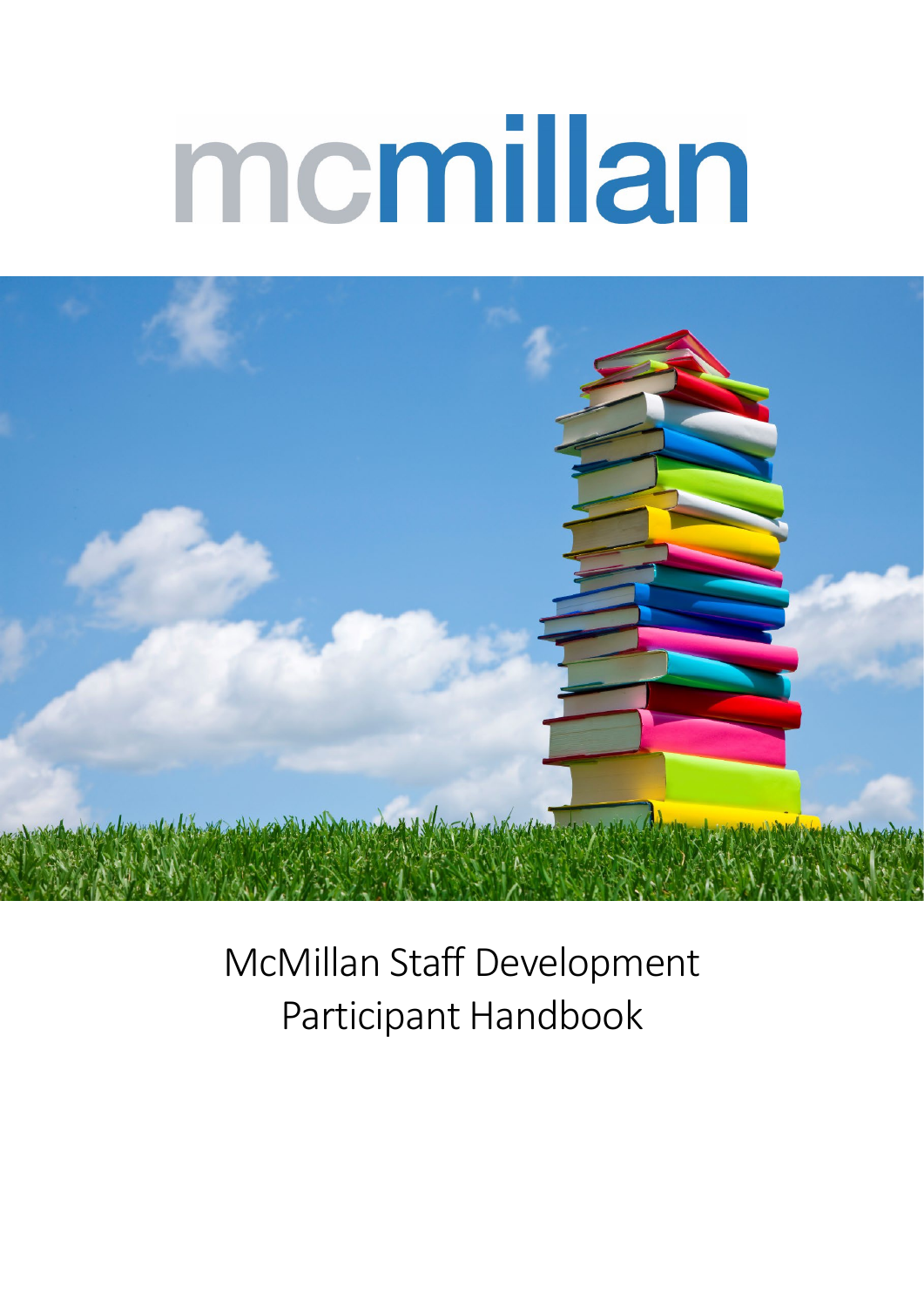### <span id="page-1-0"></span>Handbook Disclaimer

This Participant Handbook contains information that is correct at the time of printing. Changes to legislation and/or McMillan policy may impact on the currency of information included. McMillan reserves the right to vary and update information without notice. You are advised to seek any changed information and/or updates from your trainer or by contacting McMillan.

This handbook has been prepared as a resource to assist participants to understand their obligations and, those of McMillan. Please carefully read through the information contained in this guide. All course participants need to read, understand, be familiar with, and follow the policies and procedures outlined in this Handbook.

Copyright Notice © McMillan Staff Development ACT, Australia, v1.0 2022 Copyright protects this publication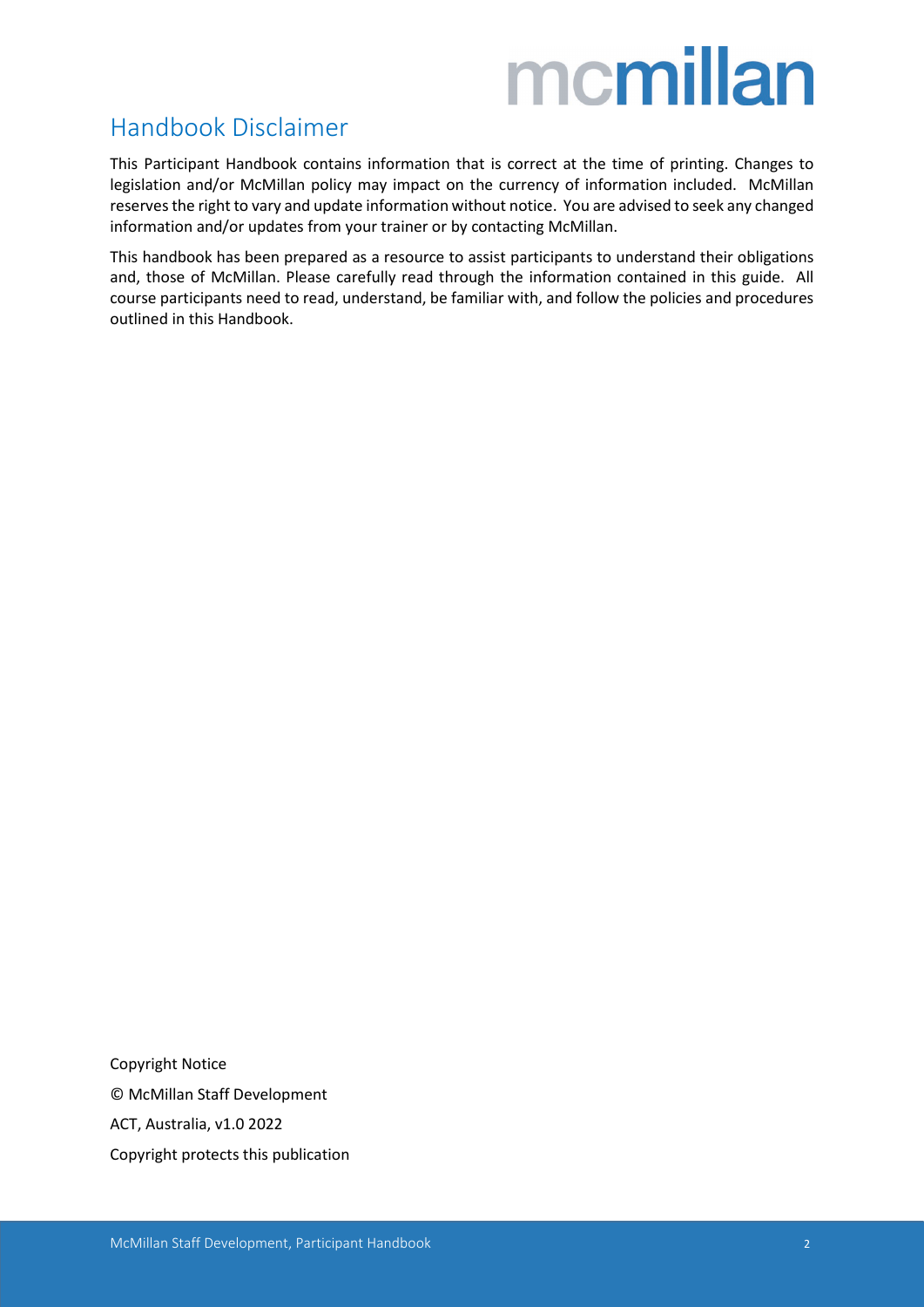### **Table of Contents**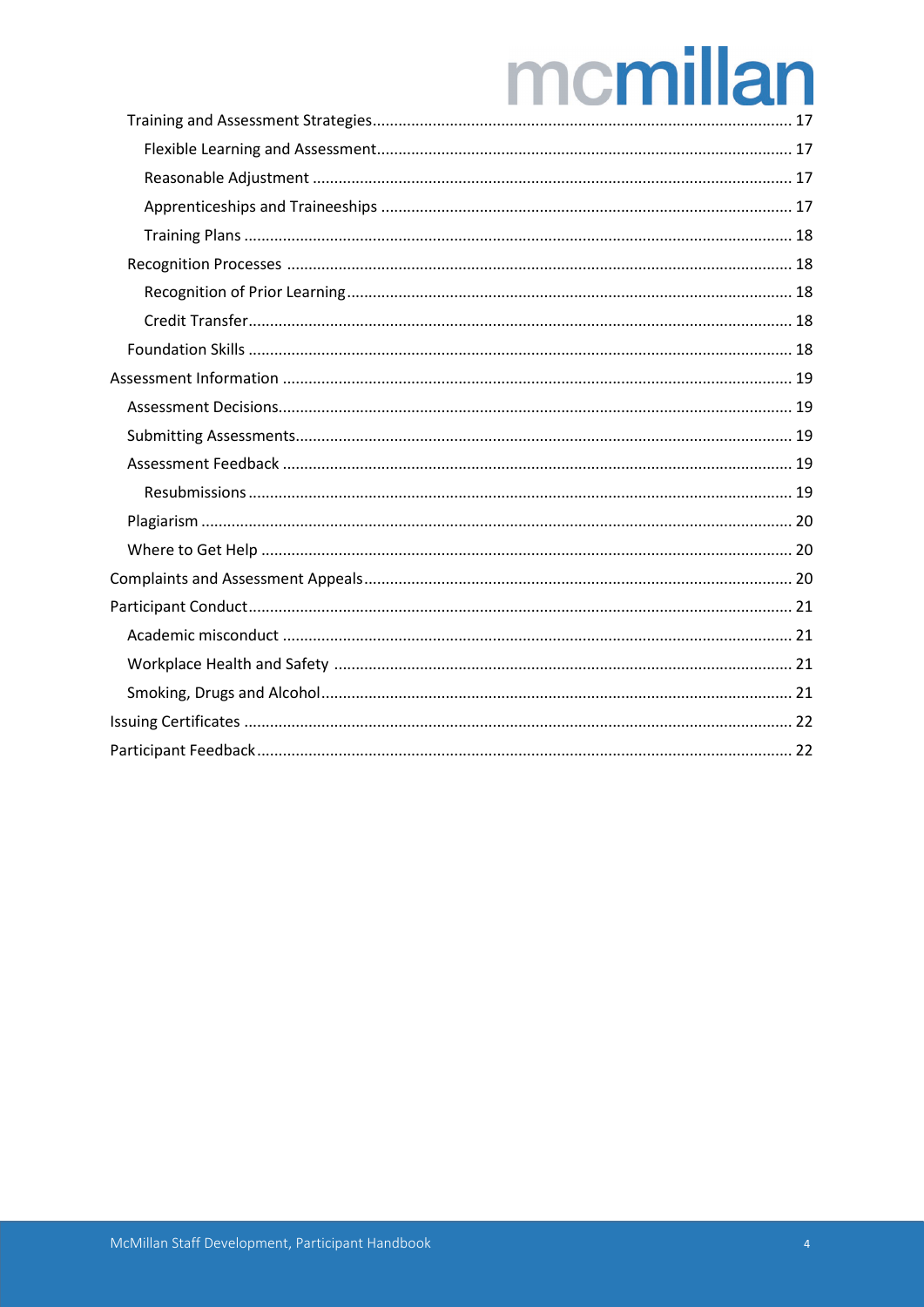### <span id="page-4-0"></span>Welcome

Congratulations on your choice to undertake nationally recognised training with McMillan Staff Development (McMillan).

McMillan has been delivering nationally recognised qualifications, customised programs and consultancy services since 1989. McMillan is recognised nationally as a leader in the field of competency-based training and assessment. Our goal is to work with businesses to help them build individual and organisational effectiveness. We do this through delivering results-based training that is underpinned by national standards.

Our trademark is our ability to tailor our services to the client. The adaptability of our style and teaching materials, together with innovative and holistic assessment approaches, is what makes our programs successful.

McMillan has strong business acumen and expertise in all facets of learning and development and employs full-time and part-time employees, contractors and business partners who are suitably qualified and highly proficient in their field of expertise.

Staff and participants of McMillan will:

- Be frank and honest in their endeavours.
- Be committed to providing objective feedback on courses and the continuous improvement of training opportunities offered to participants.
- Be accountable for their actions in the classroom and in the workplace.
- Strive for excellence in everything they attempt.
- Undertake activities and respond to reasonable lawful instructions relating to skill, care, honesty and diligence.
- Comply with enactments, regulations, determinations, awards, policies & procedures which relate to their training activities.
- Deal with other people honestly, equitably, impartially, in a way which is sensitive to their rights.
- Conduct themselves in a way which enhances the image and reputation of McMillan.
- Disclose any conflict of interest immediately if or when it becomes apparent.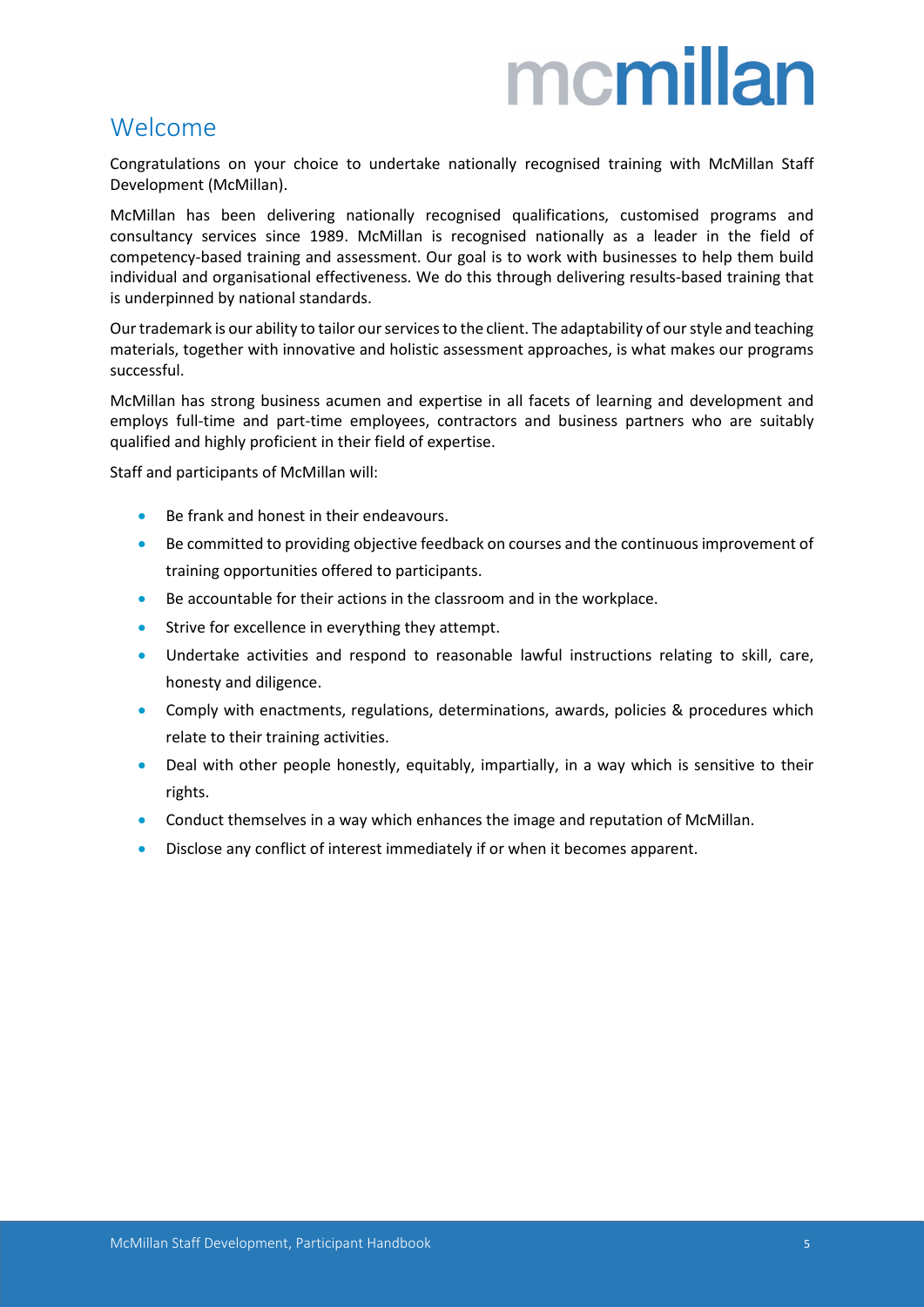### <span id="page-5-0"></span>About Us

As a Registered Training Organisation (RTO) we deliver nationally recognised qualifications in:

- Certificate III in Business BSB30120
- Certificate IV in Business BSB40120
- Diploma of Business BSB50120
- Certificate III in Government PSP30116
- Certificate IV in Government PSP40116
- Diploma of Government PSP50116
- Certificate IV in Leadership and Management BSB40520
- Diploma of Leadership and Management BSB50420
- Certificate IV in Project Management Practice BSB40920
- Diploma of Project Management BSB50820
- Certificate IV in Human Resources Management BSB40420
- Diploma of Human Resources BSB50320

*The following qualification are delivered by Relevancy through a 3rd-party agreement.*

- Certificate III in Recordkeeping BSB30815
- Certificate IV in Recordkeeping BSB41715
- Diploma of Recordkeeping BSB51715
- Advanced Diploma of Recordkeeping BSB60815
- Advanced Diploma of Leadership and Management BSB61015

In Australia, only Registered Training Organisations can issue nationally recognised qualifications. Our RTO provider code is 88187.

Our courses are delivered by appropriately qualified and experienced trainers, and through a variety of methods. We offer training sessions via:

- Face-to-face and virtual workshops
- Workplace visits
- Online modules
- Online collaboration, and
- A combination of the above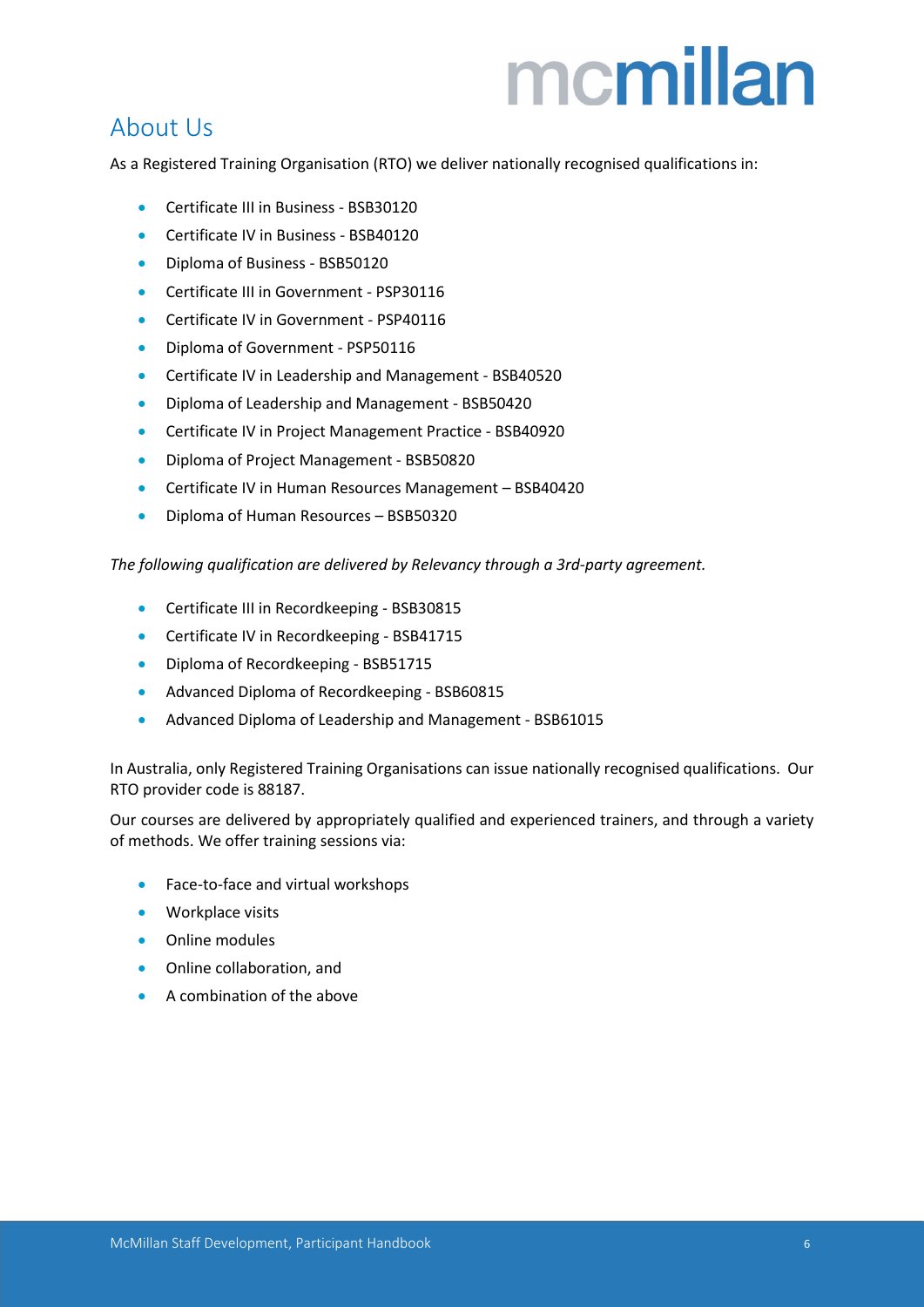### <span id="page-6-0"></span>Contacting Us

Our contact details are listed below. Feel free to contact us with any query you may have regarding your learning experience with McMillan.

| McMillan Head Office:     | Level 1, 11 - 17 Swanson Court, Belconnen ACT 2616<br>Phone: 02 62300266<br>Email: train@mcmillan.net.au<br>Website: www.mcmillan.net.au<br>Registered Training Organisation Code: 88187 |
|---------------------------|------------------------------------------------------------------------------------------------------------------------------------------------------------------------------------------|
| McMillan Administration:  | Administration Officer<br>02 62300266<br>train@mcmillan.net.au                                                                                                                           |
| <b>McMillan Director:</b> | Ben McMillan<br>Director<br>McMillan Staff Development<br>02 62300266<br>ben@mcmillan.net.au                                                                                             |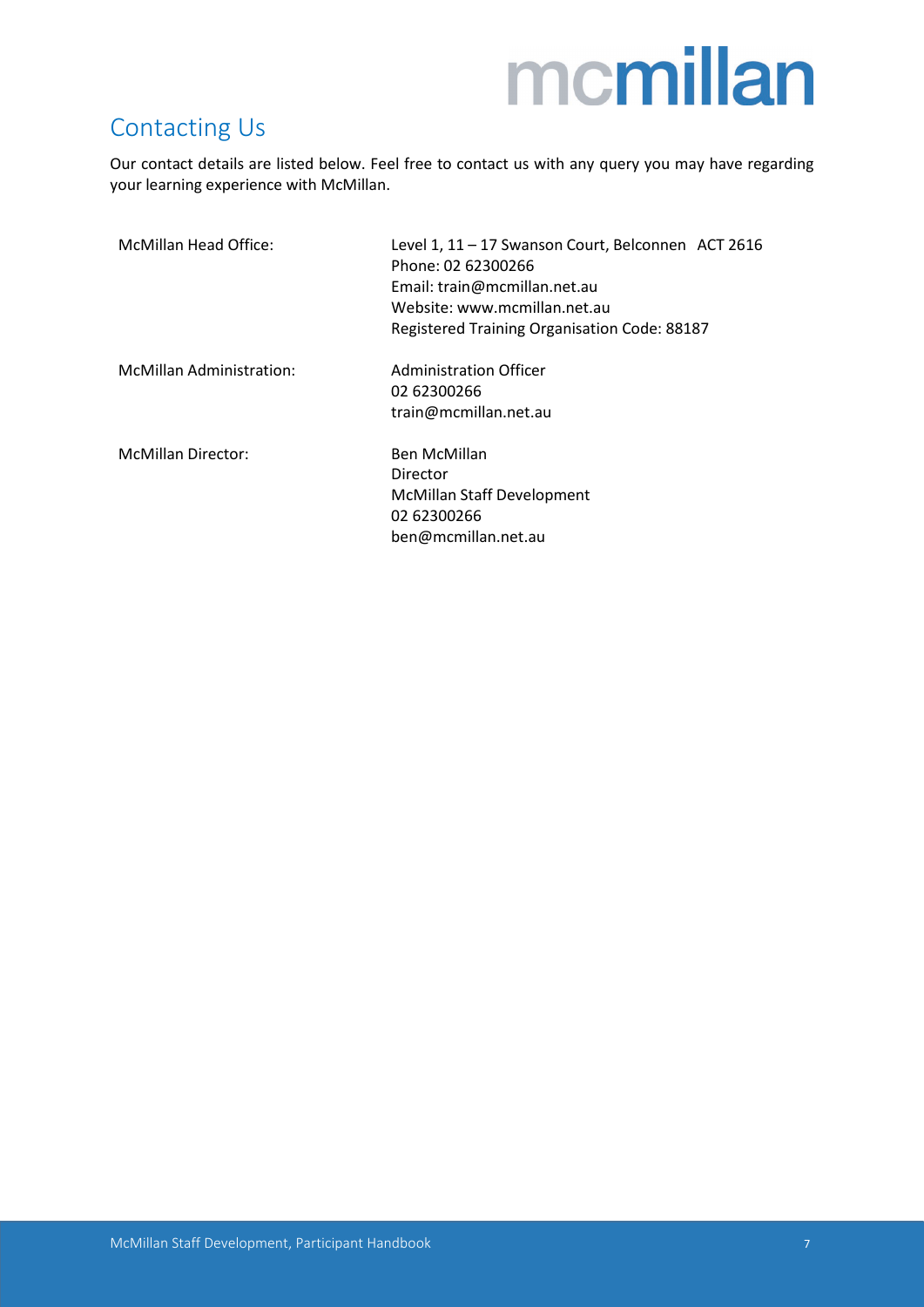### <span id="page-7-0"></span>Legislation

As an RTO, McMillan is required to adhere to legislation designed to uphold the integrity of nationally recognised qualifications. This includes:

- the Standards for Registered Training Organisations (RTOs) 2015
- National Vocational Education and Training Regulator Act 2011

Additionally, McMillan abides by a range of other legal requirements at a State and Commonwealth level including, but not limited to:

- Anti-discrimination
- Apprenticeships and Traineeships
- Children and Young People
- Copyright
- Corporations
- Employment and Workplace Relations
- Equal Opportunity
- Fair Work (including harassment and bullying)
- Privacy and Personal Information Protection
- Student Identifiers
- Taxation
- Workplace Health and Safety

McMillan is dedicated to following the provisions in the VET Quality Framework.

More information about these regulations and legal frameworks can be found at:

- <https://www.legislation.gov.au/> which is the Australian Government Federal Register for Legislation
- [www.asqa.gov.au](http://www.asqa.gov.au/) which is the website for the regulator of Australia's vocational education and training (VET) sector.

### <span id="page-7-1"></span>Code of Conduct

As a responsible member of the Vocational Education and Training (VET) community, McMillan follows a Code of Conduct which outlines how you can expect the organisation and our staff to behave. Similarly, McMillan has expectations for participant behaviour. These are outlined in the section 'Participant Conduct'.

McMillan's Code of Conduct states that:

Participants are expected to, at all times:

- Act in accordance with the Participant Code of Conduct
- Comply with all Commonwealth, State and Territory legislation and regulatory requirements
- Read and comply with McMillan's distributed policies and procedures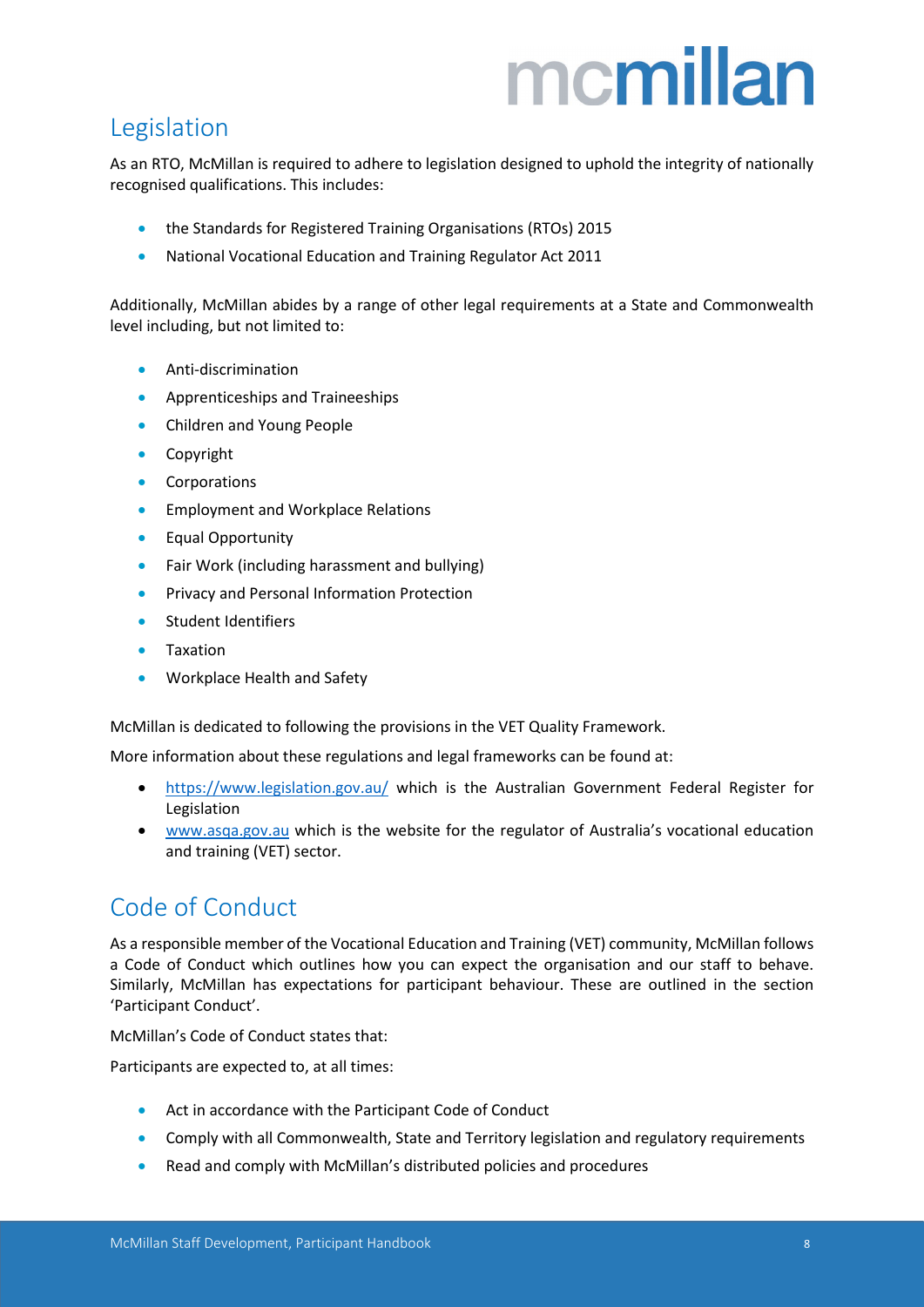- Meet all course requirements to the best of their abilities relevant to the education and training undertaken with the organisation, which includes regular attendance and engagement in learning, academic activities, and meeting the course assessment timelines.
- Treat all staff and participants with courtesy, respect and dignity.
- Avoid interfering, or disrupting any training, teaching, learning, assessment, or any other academic activity of the organisation.
- Use all learning and support resources and facilities, including IT resources in a manner that does not impede learning, or the learning of other participants.
- Conduct themselves in a professional manner whilst undertaking vocational placement or other forms of industry related training and assessment activities.
- Ensure that the organisation's reputation is not adversely affected.
- Comply with all reasonable directions given by the RTO's staff and trainers/assessors.

### <span id="page-8-0"></span>Other Policies and Procedures

The following Policies and Procedures underpin McMillan's operations. Please contact our administration department for more information:

- Complaints Assessment Appeals Policy
- Access and Equity Policy
- Course Administration Policy
- Document and Data Management Policy
- Course Delivery and Assessments Policy
- Marketing and Advertising Policy
- Plagiarism Policy

### <span id="page-8-1"></span>Privacy and VET Data Use Statement

Under the Data Provision Requirements 2012 and VET Data Policy (which includes the National VET Provider Collection Data Requirements Policy), Registered Training Organisations are required to collect and submit data compliant with AVETMISS for the National VET Provider Collection for all Nationally Recognised Training. This data is held by the National Centre for Vocational Education Research Ltd (NCVER), and may be used for the following purposes, to:

- issue a VET Statement of Attainment or VET Qualification, and populate Authenticated VET **Transcripts**
- facilitate statistics and research relating to education, including surveys
- understand how the VET market operates, for policy, workforce planning and consumer information
- administer VET, including program administration, regulation, monitoring and evaluation.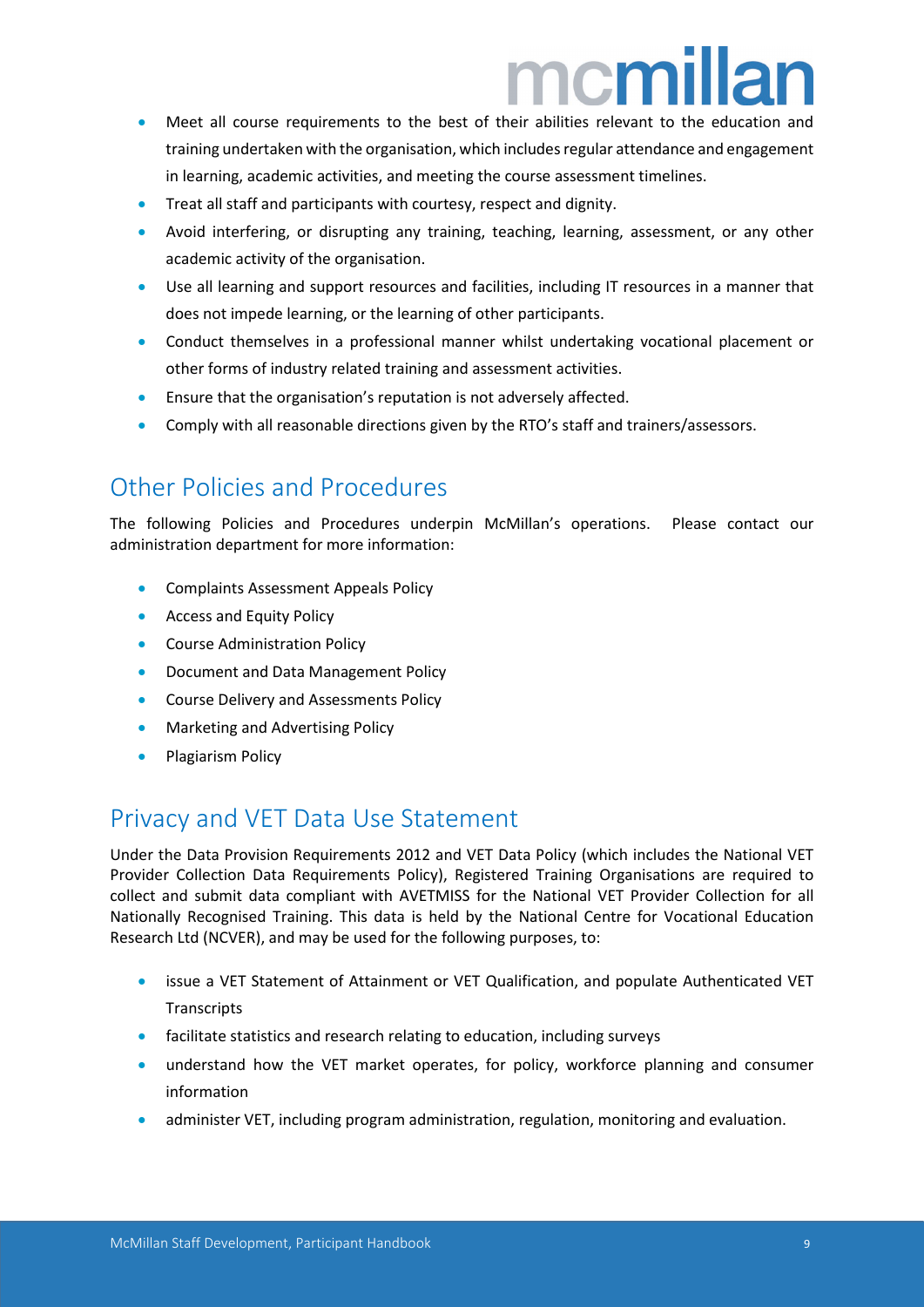### ncm

Your personal information (including the personal information contained on the enrolment form and your training activity data) may be used or disclosed by McMillan for statistical, regulatory and research purposes. McMillan may disclose your personal information for these purposes to third parties, including:

- School if you are a secondary student undertaking VET, including a school-based apprenticeship or traineeship
- Employer if you are enrolled in training paid by your employer
- Commonwealth and State or Territory government departments and authorised agencies
- NCVER
- Organisations conducting participant surveys; and Researchers.

Personal information disclosed to NCVER may be used or disclosed for the following purposes:

- Issuing a VET Statement of Attainment or VET Qualification, and populating Authenticated VET **Transcripts**
- facilitating statistics and research relating to education, including surveys
- understanding how the VET market operates, for policy, workforce planning and consumer information
- administering VET, including program administration, regulation, monitoring and evaluation.

You may receive an NCVER student survey which may be administered by an NCVER employee, agent or third party contractor. You may opt out of the survey at the time of being contacted.

NCVER will collect, hold, use and disclose your personal information in accordance with the *Privacy Act 1988* (Cth), the VET Data Policy and all NCVER policies and protocols (including those published on NCVER's website at [www.ncver.edu.au\)](http://www.ncver.edu.au/).

#### <span id="page-9-0"></span>Access to Your Records

If you wish to access your participant information file, please direct your enquiry to info@mcmillan.net.au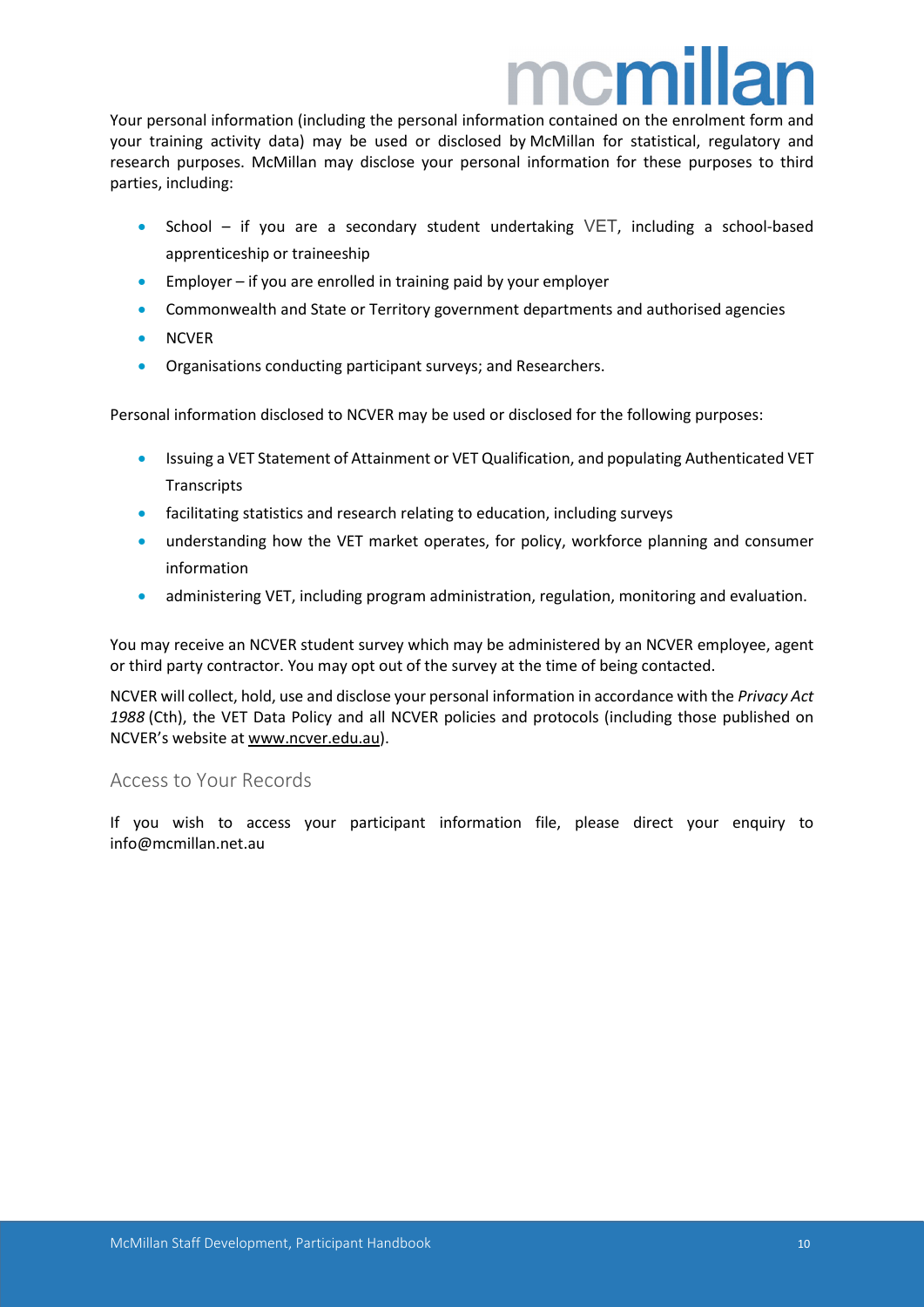### <span id="page-10-0"></span>Enrolment

The enrolment process may vary depending on the type of qualification you intend to study. A copy of our Participant Handbook will be available to you prior to enrolment.

An enrolment form must be completed, together with any required observations and/or selfassessment regarding special circumstances and/or training needs. Information on the fees and charges relating to your proposed course of study will be provided, and payment terms and methods will be agreed upon.

Once all enrolment forms have been completed, you will be enrolled into the qualification and a trainer and assessor assigned to help you through the course. Note that enrolment is not confirmed until fees have been paid as agreed.

#### <span id="page-10-1"></span>Entry Requirements

Please contact McMillan to confirm any pre-requisites that are required for entry into specific courses. Entry requirements may relate to things such as:

- Previous workplace experience
- Previous completion of another qualification that is specified as a pre-requisite for a course
- Levels of language, literacy and numeracy skills appropriate for successful completion of the coursework and also, for effective performance in the workplace in the specific job-role
- Access to a relevant workplace and job-role where the required competencies can be learned and practiced
- Access to a computer that has appropriate software and capacity to access learning and assessment materials
- Access to an internet connection with sufficient capacity to download course materials (e.g. broadband connection)
- Access to course specific materials such as personal protective equipment (PPE) or other tools of trade

#### <span id="page-10-2"></span>Unique Student Identifier (USI)

All Australians undertaking nationally recognised training are required to have a USI. It allows participants to link to a secure online record of all qualifications gained regardless of the training provider. This system was implemented by the Australian Government in 2015, so it will show achievements from 1 January 2015 onwards.

As an RTO, McMillan cannot issue Certificates or Statements of Attainment without a USI. Therefore, it is mandatory that all participants supply their USI upon enrolment.

If you do not have a USI, please visit <https://www.usi.gov.au/students/create-your-usi> for more information, and instructions on how to apply.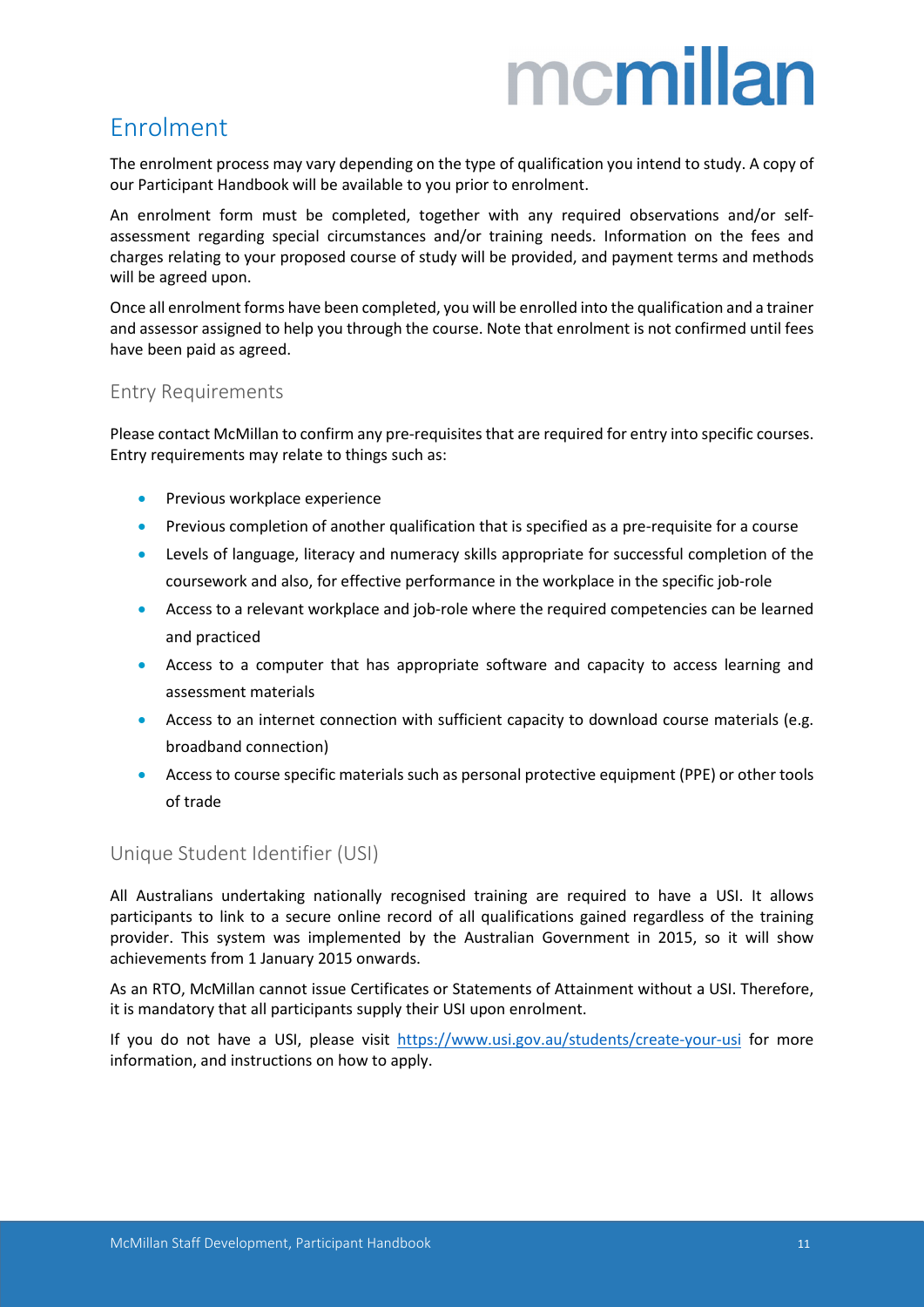#### <span id="page-11-0"></span>Personal Learning Plan

As part of the overall enrolment process, McMillan will work with you to develop a customised plan for your learning that will address course requirements as well as your personal circumstances. This includes the opportunity for you to complete a Language, Literacy and Numeracy (LLN) indicator which will identify any areas in which additional support may be required.

#### <span id="page-11-1"></span>Access and Equity

McMillan will work to meet the needs of the community and individuals and/or groups who might be otherwise disadvantaged. This includes providing fair allocation of resources and equal opportunity to access training services. McMillan prohibits discrimination based on factors including:

- Gender
- Age
- Marital status
- Sexual orientation
- Race
- Ethnicity
- Religious background
- Parental status

McMillan will work to ensure all participants have the right resources available to allow successful completion of course requirements. This includes flexible delivery and assessment arrangements where necessary, and LLN support.

It is the responsibility of all staff at McMillan to uphold our commitment to Access and Equity principles. If you have questions or concerns, please contact us.

#### <span id="page-11-2"></span>Other Support Services

McMillan is always concerned for the welfare of its participants. If you are experiencing difficulties and/or require counselling or personal support, there are several professional organisations well equipped to offer services to help. Included are:

Lifeline: 13 11 14 o[r www.lifeline.org.au](http://www.lifeline.org.au/)

Beyond Blue: 1300 22 4636 o[r www.beyondblue.org.au](http://www.beyondblue.org.au/)

Salvation Army: 13 SALVOS (13 72 58) or [www.salvos.org.au](http://www.salvos.org.au/)

### <span id="page-11-3"></span>Fees

Information about specific qualification fees is documented clearly on our website (www.mcmillan.net.au) or can be obtained by contacting McMillan.

Qualification costs found on the website include:

- learning resources
- assessment
- phone and email support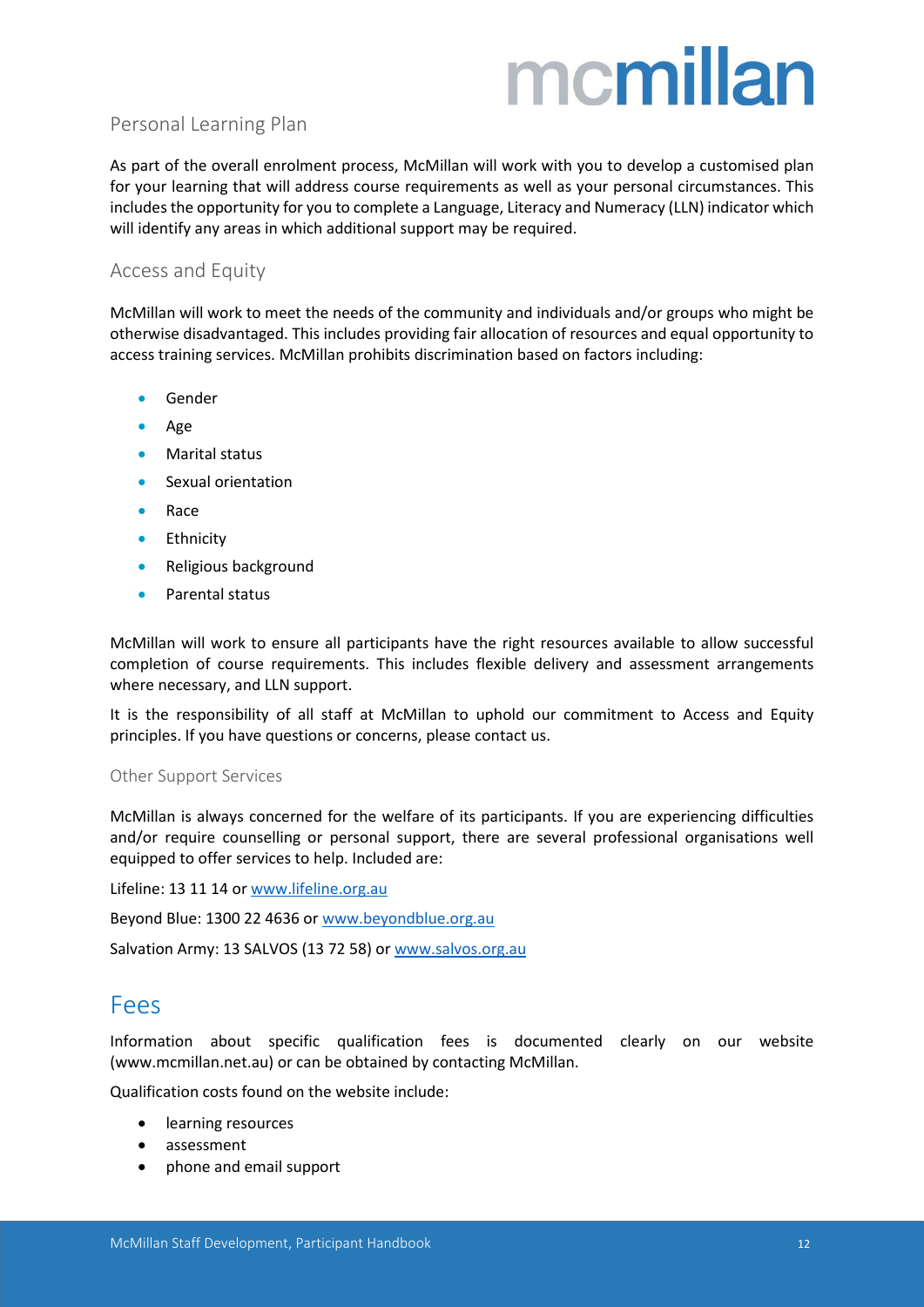- issue of Certificate
- administration costs.

Several factors will determine how much your course will cost. This includes things like:

- Funding arrangements
- Which course you will study
- Course duration
- Study load and mode (full time, part time, face-to-face, online etc.)
- Any credits that may be applied through direct credit transfer, recognition of prior learning and/or recognition of current competency
- Your eligibility for subsidies or concessions

Costs will be discussed prior to enrolment with you and/or the third party (such as employer, school etc.) who will be paying the fees. All fees are correct as of 1<sup>st</sup> of January 2022 and are subject to change. Please contact McMillan if you have any questions related to course fees.

Some participants may be eligible for a concession fee. Participants of Aboriginal or Torres Strait Islander origin, and/or holders of concession cards like Health Care Card, Pensioner Concession Card or Veteran Affairs Pensioner Concession Card, may be eligible.

If you do not have a concession card, contact Services Australia to determine your eligibility [\(https://www.servicesaustralia.gov.au/](https://www.servicesaustralia.gov.au/)).

#### <span id="page-12-0"></span>Payment Terms

If your employer is paying for the qualification, the full amount must be paid up front.

If you are paying for the qualification yourself, you will be charged a \$1500 deposit amount upon registration. The remainder of the full amount is to be paid in 2 equal instalments at 3 months and 6 months from the date of enrolment.

#### <span id="page-12-1"></span>Replacement of Training Materials

McMillan may charge a fee to replace any lost training and/or assessment materials that have been previously issued to you. Please speak with your trainer or contact us on 02 62300266 if replacement materials are required.

#### <span id="page-12-2"></span>Re-issue of Transcripts

An administration fee of \$55 applies for McMillan to re-issue a copy of your Certificate or Statement of Attainment if it was issued within the last 5 years. A fee of \$180 applies if it was issued more than 5 years ago.

#### <span id="page-12-3"></span>Late Submission of Assessment

In cases where assessments have not been submitted within the course timeframe, a fee may apply for late submissions to be assessed. Similarly, if you re-submit an assessment previously marked 'Not Yet Competent' (NYC) outside of the agreed training contract time, a fee to mark these assessments may also apply.

#### <span id="page-12-4"></span>Cancellation Fee

A cancellation fee may apply for withdrawing from a course.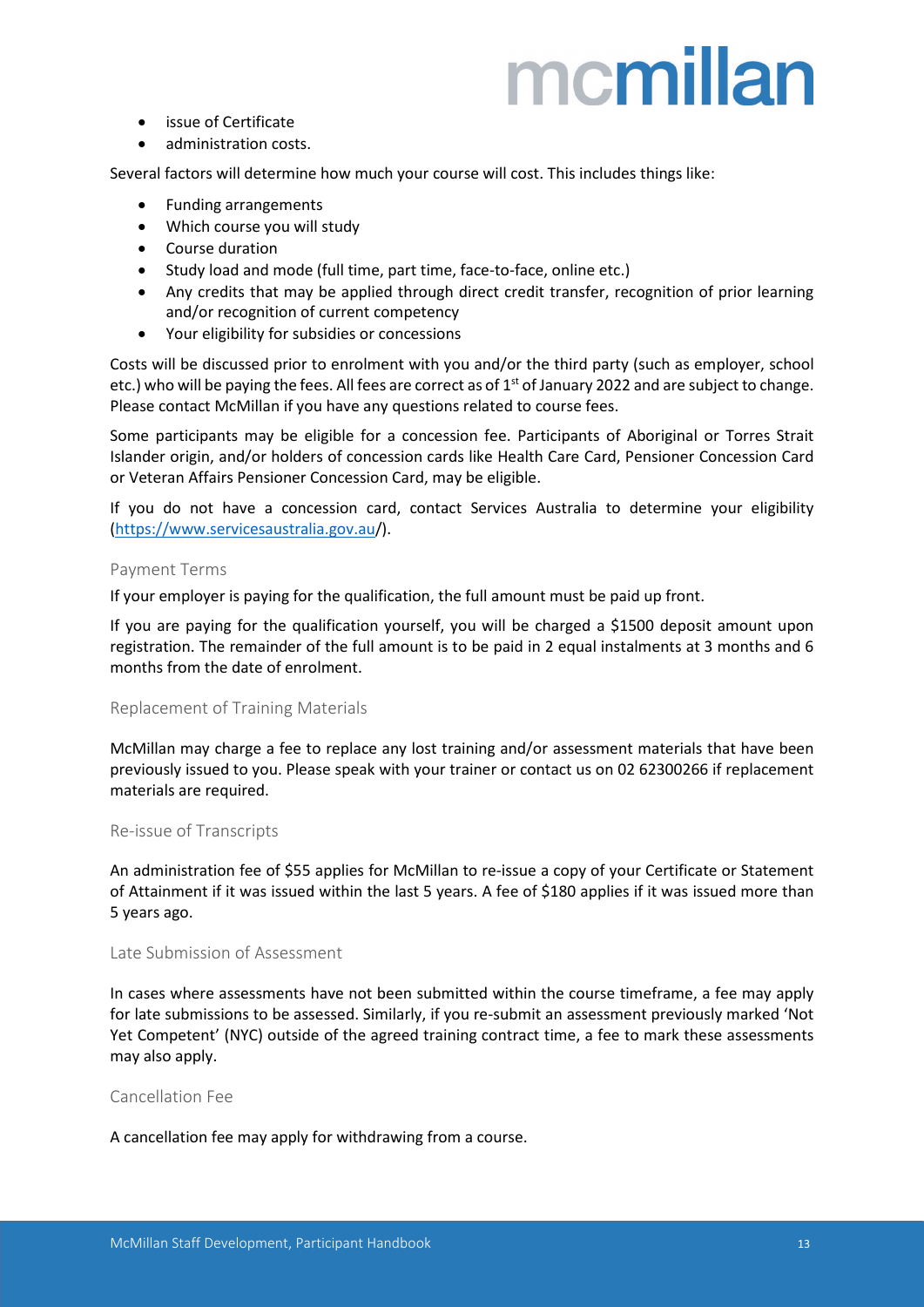#### <span id="page-13-0"></span>Payment Options

Payment of course fees can be made to McMillan via:

- Credit card
- Debit card
- Electronic funds transfer

Fees must be paid by the due date agreed in your individual training contract. This will be clearly stated prior to your enrolment.

Please note that outstanding fees may result in cancellation of your enrolment and/or McMillan withholding the issue of qualifications until all fees are paid. If you have trouble paying your fees, please contact us on 02 62300266 to discuss options.

#### <span id="page-13-1"></span>Failure to Make Payment

If payments are not made according to the agreed terms of the training contract, McMillan may find it necessary to suspend training until payment is received. Failure of the participant and/or their representative to meet payment obligations may result in the outstanding debt being handed over to a registered debt collector. Any fees associated with this service will be added to the total outstanding amount for recovery.

If you are experiencing financial difficulty, please contact McMillan as early as possible to discuss options.

#### <span id="page-13-2"></span>Refunds

Should a participant withdraw from a course for any reason, a full or partial refund may be applicable. Information below outlines some of the circumstances under which a refund may be granted. Please contact McMillan on 02 62300266 to discuss individual circumstances.

#### <span id="page-13-3"></span>Course Withdrawal

If you wish to withdraw from a course, you must advise McMillan in writing of your decision within 14 days. Send your notification to request a refund to info@mcmillan.net.au and include the following information:

- Your name
- Contact details (address, phone, email etc.)
- USI
- Effective date of the cancellation
- Reason for refund request

Your application will be reviewed and you will be advised of the outcome within 7 working days.

#### <span id="page-13-4"></span>Withdrawal Prior to Commencement of Course

If you withdraw from a course prior to commencing any learning and/or assessment tasks associated with the course, a refund of the full course fees will be made less an administration fee of \$150. This is because McMillan will have already expended resources associated with setting up participant records and providing materials.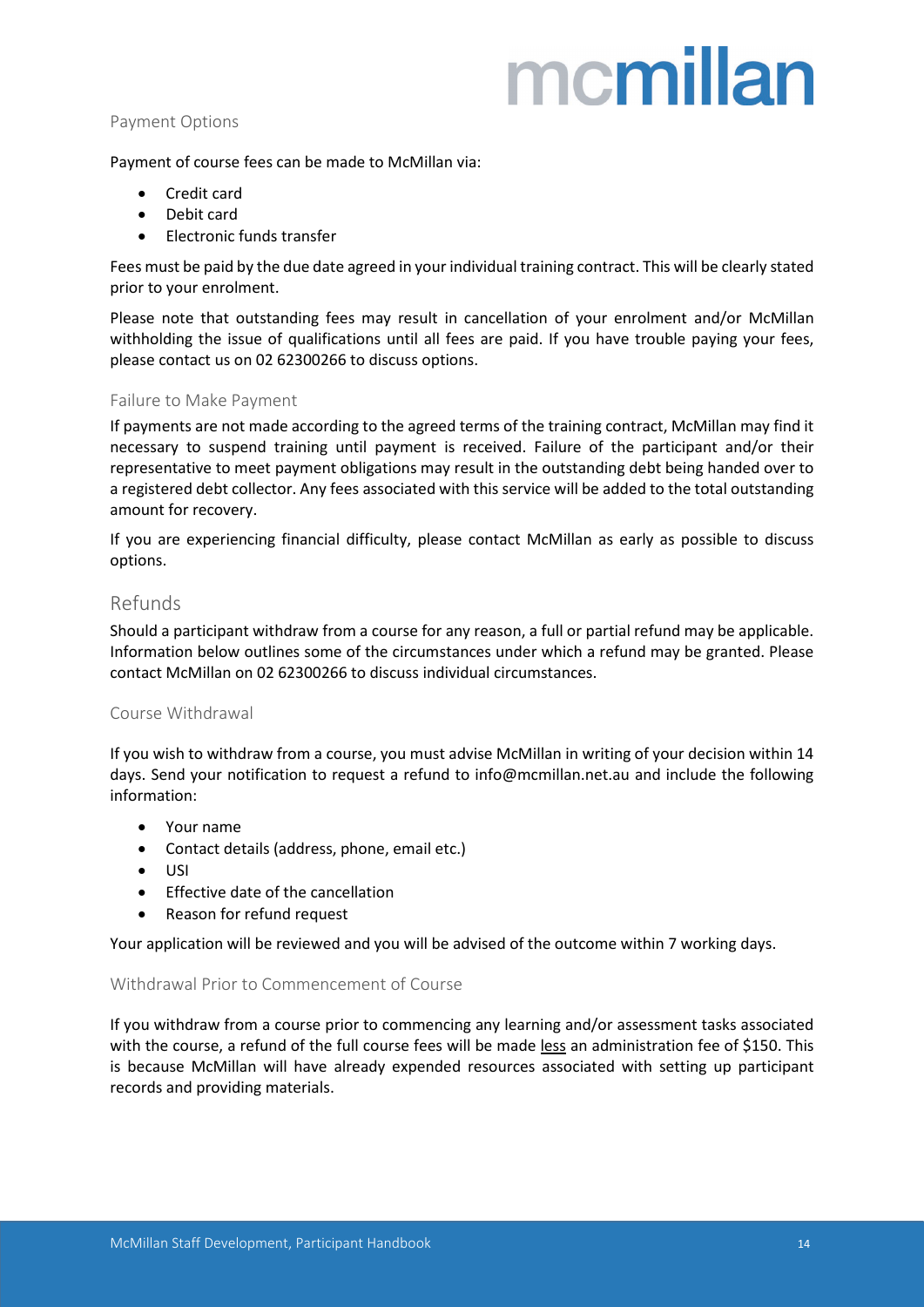#### <span id="page-14-0"></span>Withdrawal After Commencement of Course

If the course has already commenced, a pro-rata refund may be calculated for the units of study not already started.

<span id="page-14-1"></span>Withdrawal Due to Illness or Hardship

In circumstances of illness and/or extreme hardship, you may withdraw and be entitled to a partial refund under the following conditions:

- Satisfactory evidence for withdrawal (e.g. medical certificate) must be provided
- A non-refundable administration fee of \$150 will be deducted from any eligible refund
- Any refund will be at the discretion of McMillan

#### <span id="page-14-2"></span>Cancellation of Course by McMillan

In the event that a course is cancelled by McMillan for any reason, participants enrolled at the time of the cancellation announcement will have their fees fully refunded. Participants who may have already been assessed as competent for some units in the course will be issued a Statement of Attainment for these units and the cost of issuing the statement(s) will be deducted from the refund total.

### <span id="page-14-3"></span>Course Information

After enrolment, you will be given access to training materials in either a hard copy and/or digital format. You will need to supply your own stationery materials. A welcome email will be sent with login details so you can access McMillan's online learning platform.

You will be given a schedule for training commitments which may be:

- Workplace visits
- Face to face or virtual workshops
- Online modules
- A combination of the above

#### <span id="page-14-4"></span>Duration

How long your course will take depends on a number of factors. These include your own efforts and commitment to submitting assessments regularly and on time, your study load (i.e. full- or part-time) and how many units (if any) are eligible for credit transfer and/or recognition of previous experience and qualifications. Also, the level of the qualification being undertaken will impact on course duration. The Australian Qualifications Framework (AQF) summarises the criteria of different qualification levels and gives an indication of the complexity, depth of achievement, knowledge, skills and levels of autonomy required to achieve a qualification at that level.

The AQF expresses the time expected to gain a qualification as an equivalent to full-time years. This is known as the 'Volume of Learning'.

#### <span id="page-14-5"></span>Volume of Learning

Volume of Learning statements provide an indication of the amount of time it is expected that a participant would need as a **full-time student** to achieve the qualification. Volume of Learning figures assume none of the competencies identified in a qualification are currently held.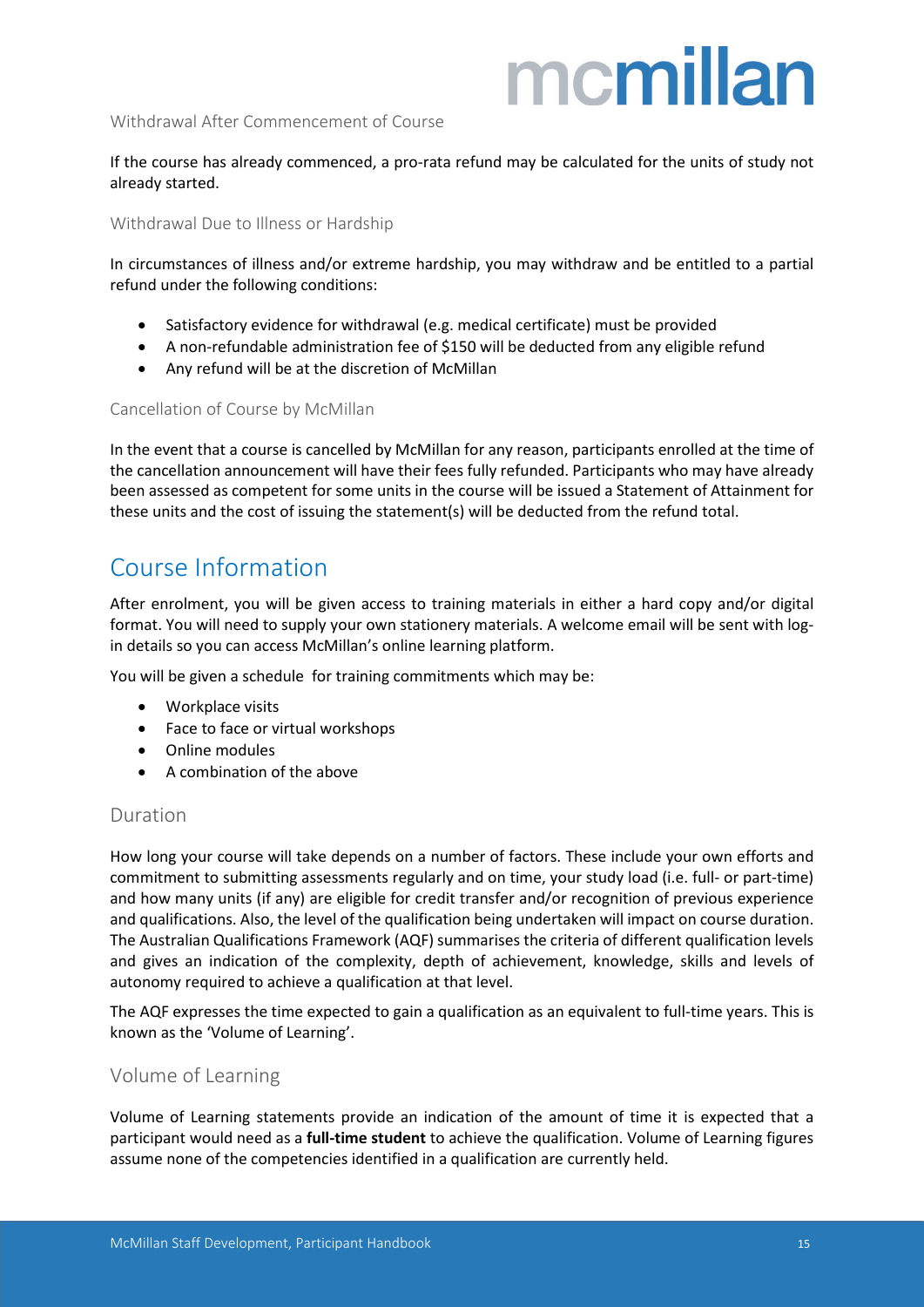### ncm

The listed time frames account for **all activities** a participant would undertake, including supervised training activities, classroom sessions, online modules and/or workplace learning, as well as individual study, practice and learning.

| <b>Certificate III*</b>        | Certificate IV^        | <b>Diploma</b>                 | <b>Advanced</b><br><b>Diploma</b> | <b>Graduate</b><br><b>Certificate</b> | <b>Graduate</b><br><b>Diploma</b> |
|--------------------------------|------------------------|--------------------------------|-----------------------------------|---------------------------------------|-----------------------------------|
| $1 - 2$ years                  | $0.5 - 2$ years        | $ 1 - 2$ years                 | $ 1.5 - 2$ years                  | $0.5 - 1$ year                        | $1 - 2$ years                     |
| $1200 - 2400$<br><b>lhours</b> | $600 - 2400$<br>lhours | $1200 - 2400$<br><b>lhours</b> | $1800 - 2400$<br>lhours           | $600 - 1200$<br><b>lhours</b>         | 1200 – 2400<br>lhours             |

The Volume of Learning for qualifications in the VET sector are:

*(Taken from: https://www.asqa.gov.au/standards/training-assessment/clauses-1.1-to-1.4-2.2#whatclauses-1-1-to-1-4-and-2-2-mean-for-your-rto)*

#### <span id="page-15-0"></span>Competency Based Training

Competency Based Training (CBT) is an approach that focuses on allowing a participant to demonstrate their ability to do something. Used in the VET sector, CBT is used to develop concrete skills and is typically based on a standard of performance expected in the workplace and industry.

CBT programs deliver qualifications that are made up of Units of Competency. Each unit defines the skills and knowledge required to effectively perform in the workplace. Assessment is based upon the learning outcomes expected from each Unit of Competency.

#### <span id="page-15-1"></span>How Does Assessment Work in CBT?

Unlike the traditional school system of grading assessments on a scale ranging from A to Fail, assessment of CBT determines if you have the required skills and knowledge… or not yet.

Assessment is specifically conducted to determine if a participant can deliver essential outcomes related to the performance criteria within each Unit of Competency. Basically, this means assessment is conducted to see whether or not a participant has the required skills and knowledge to perform effectively in the workplace. If a participant's performance in the assessment does not demonstrate the requirements, competency based assessment means the assessment is marked as 'Not Yet Competent' rather than a fail. More training or practice opportunity is required to get to the point of being 'Competent'. Assessors will look for evidence against which to base their judgements of competency.

The ways to demonstrate to our qualified assessors that you can perform to the required standard and be assessed as 'Competent' or 'Meeting Requirements', include:

- Being observed as you work/perform the tasks and activities
- Responses to verbal questioning
- Written responses to theory questions
- Responding to a role play or case study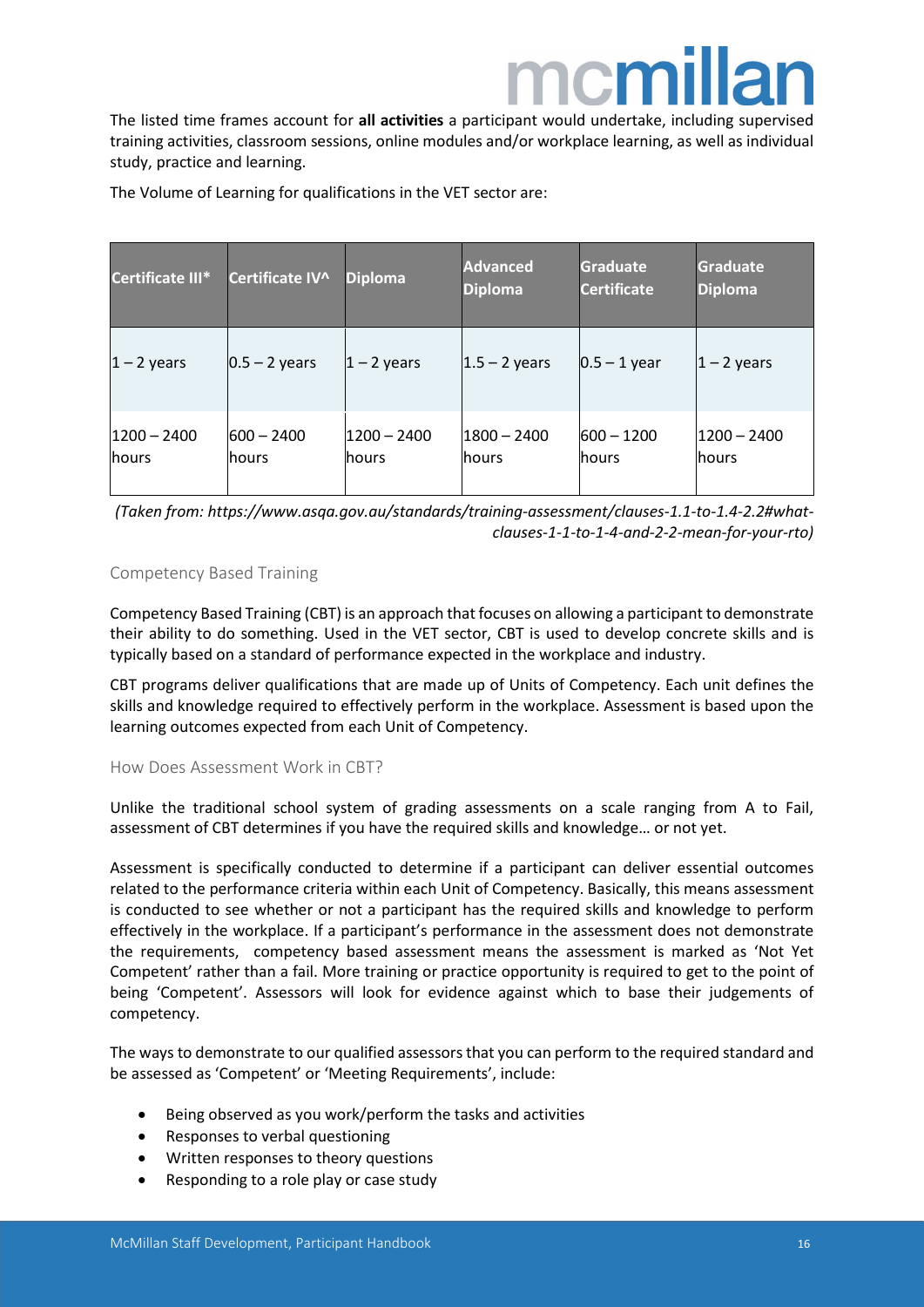- Conducting a project
- Submitting a written report
- Compiling a portfolio of work samples
- A combination of the above

McMillan has a Training and Assessment Strategy for each of the qualifications we deliver, and we outline our approaches for conducting assessment in those strategies.

#### <span id="page-16-0"></span>Training and Assessment Strategies

McMillan staff are appropriately qualified and have sufficient, relevant industry experience to train and assess the courses delivered by McMillan. On occasion, a subject specialist may conduct assessment in conjunction with a fully qualified assessor. You will be advised of specific instances in your course where this may be the case.

Our methodologies regarding training and assessment work toward ensuring our processes meet national assessment principles including Recognition of Prior Learning (RPL) and Credit Transfer (CT). All courses are assessed under the competency based training and assessment criteria established under the AQF.

#### <span id="page-16-1"></span>Flexible Learning and Assessment

Included in our training and assessment strategies are practicesthat promote flexibility in learning and assessment. This means we will work with you to provide options that are responsive to your individual needs, and that maximise learning outcomes and access to learning activities where possible.

#### <span id="page-16-2"></span>Reasonable Adjustment

An individual's access to the assessment process should not be adversely affected by restrictions placed on the location or context of assessment beyond the requirements specified in the training package. Reasonable adjustments can be made to ensure equity in assessment for, and provide support to, people who need it including those with disabilities. Adjustments include any changes to the assessment process or context that meet the individual needs of the person, but do not change competency outcomes. Such adjustments are considered reasonable if they do not impose an unjustifiable hardship on a training provider or employer. When assessing people with disabilities, assessors are encouraged to apply good practice assessment methods with sensitivity and flexibility.

Regardless of the adjustments made, the assessment process must:

- provide for valid, reliable, flexible and fair assessment
- provide for judgement to be made based on enough evidence
- offer valid, authentic and current evidence
- include workplace requirements as suggested in the range of variables.

#### <span id="page-16-3"></span>Apprenticeships and Traineeships

McMillan provides all participants enrolled in an apprenticeship or traineeship a training plan which outlines how and when training will take place. This is signed by all parties involved, and provided to you at the start of the training contract.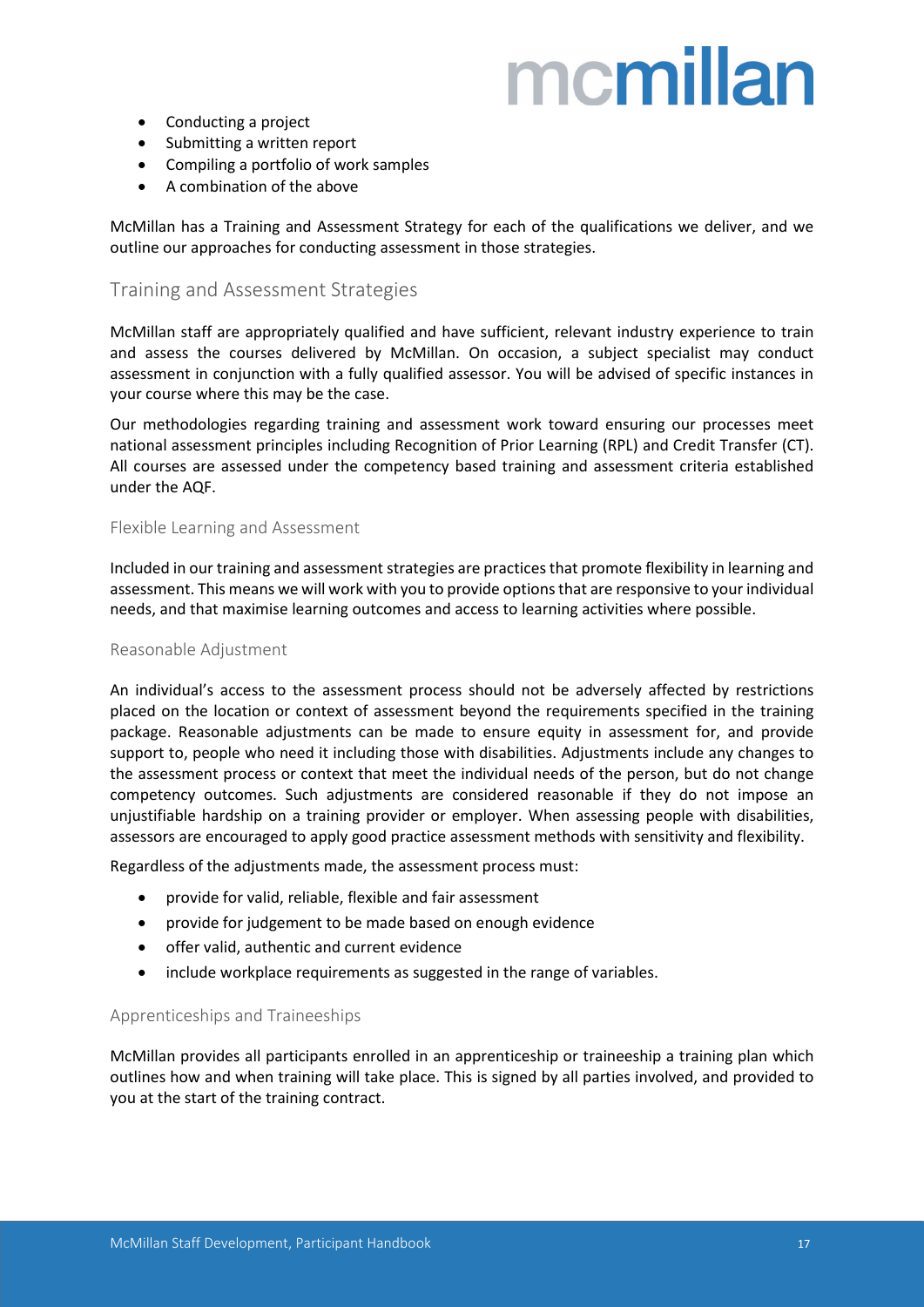#### <span id="page-17-0"></span>Training Plans

In the case where your course of study calls for vocational placement, is part of a workplace traineeship, or part of an apprenticeship, a training plan will be developed for you. The plan will be developed between you, the placement/workplace organisation, and McMillan. It will outline the skills and knowledge you will develop over the duration of the training plan. The training plan becomes a 'living document' and any changes are agreed and noted by all involved parties.

#### <span id="page-17-1"></span>Recognition Processes

McMillan offers assessment processes that enable recognition of competencies currently held, regardless of how, when or where the learning occurred. These are detailed below.

#### <span id="page-17-2"></span>Recognition of Prior Learning

Recognition of Prior Learning (RPL) is an assessment process that involves making a judgment on the skills and knowledge an individual has as a result of past study and/or experience. The aim of RPL is to recognise your existing competencies without having to go through the complete processes of training and assessment. You will still need to provide a portfolio of current evidence though, upon which your assessor can base their judgement.

You may be eligible to apply for RPL on one or more Units of Competency in your course. Please contact us to discuss your options.

#### <span id="page-17-3"></span>Credit Transfer

McMillan recognises AQF qualifications and Statements of Attainment that have been issued by other RTOs. Credit transfer may be applied to Units of Competency and related qualifications that have been studied in the past. To apply for a direct credit transfer you will need to supply a certified copy your documentation (certificates and/or statements). For full details on the requirements for credit transfer applications, please contact us.

#### <span id="page-17-4"></span>Foundation Skills

All training and assessment delivered by McMillan contain Foundation Skills. Foundation Skills are a mandatory component of Units of Competency and are integrated into the learning and assessment. These are non-technical skills that support participation in the workplace, the community, and adult education and training. Examples of Foundation Skills include things such as communication skills, literacy skills (reading, writing, numeracy and digital literacy), interacting with others, and skills to effectively participate in the workplace such as teamwork, problem solving, and self- and timemanagement.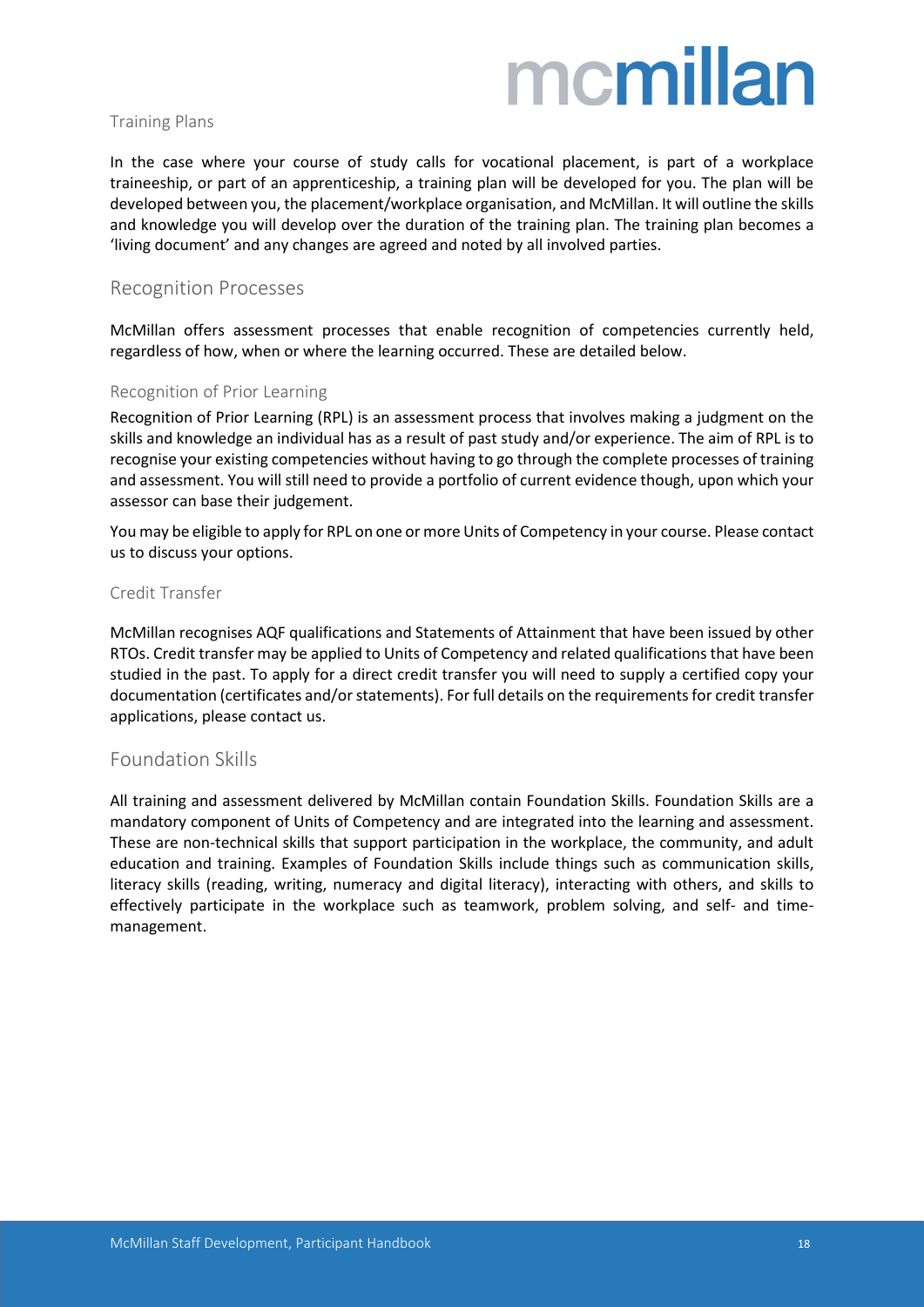### <span id="page-18-0"></span>Assessment Information

#### <span id="page-18-1"></span>Assessment Decisions

All assessment decisions in the VET sector (including those made for RPL) must be made by qualified trainers and assessors with specific vocational competency in the area of assessment. When our team of qualified and experienced assessors undertake this process, they must adhere to the following rules of evidence and principles of assessment.

Rules of Evidence state that the evidence must be:

- Authentic it must be your own work
- Sufficient it must demonstrate competence over a period of time, that the competencies can be repeated, and the evidence must be enough so that the assessor can make an accurate judgement regarding competency
- Current it must demonstrate up-to-date knowledge and skills i.e. from the present or the very-recent past
- Valid it must be relevant to what is being assessed

Principles of Assessment state that the assessment must be:

- Fair- considering individual learner's needs
- Flexible- reflecting the learner's needs, assessing competencies already held, drawing from a range of methods
- Valid- decisions are justified based on the evidence of the performance of the learner
- Reliable- Consistent and comparable assessment decisions regardless of the assessor

#### <span id="page-18-2"></span>Submitting Assessments

You are expected to complete assessments for all units or modules in your qualification. You will need to submit assessments by the due date for a result to be recorded. You will receive full and detailed instructions on the requirements for each assessment, including its context and purpose. Ensure you talk to your trainer and/or assessor to clarify anything that is not clear to you.

#### <span id="page-18-3"></span>Assessment Feedback

You will receive feedback regarding the outcome of each of your assessment items. To be deemed 'Competent' against a nationally accredited unit, you must meet the requirements for all assessment components that comprise that unit.

#### <span id="page-18-4"></span>Resubmissions

If you receive feedback to say your submission was 'Not Yet Competent', you will need to provide more evidence to support your claim for competency. This may mean re-doing some of the theory questions, putting extra or more relevant information into your portfolio, or demonstrating a task again. McMillan does not charge a fee for resubmission of assessments. If, after three resubmissions, your work is still 'Not Yet Competent' you may be required to re-enrol in, and re-do the work for the unit, in order to achieve the unit of competency, and therefore in some cases the full qualification.

Talk to your trainer for more information. All of the staff at McMillan will take every reasonable effort to help you succeed in your course.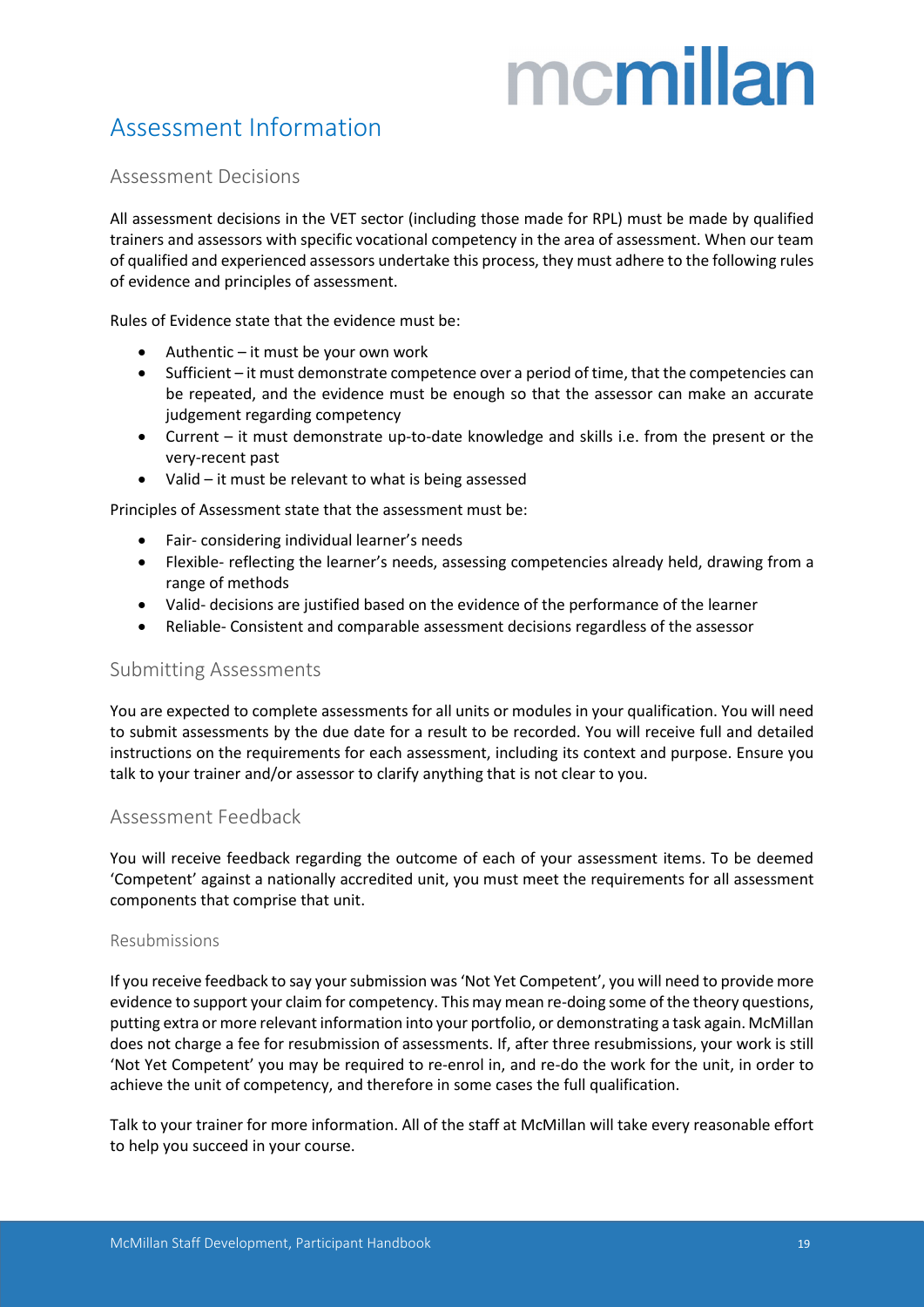#### <span id="page-19-0"></span>Plagiarism

All work that you submit must be your own. You will have signed a declaration at the start of each assessment, or agreed that this is the case when submitting assessments.

Plagiarism is taking someone else's work and/or ideas and passing them off as your own. It is a form of cheating and is taken seriously by McMillan. To help you understand, the following are examples that constitute plagiarism:

- Copying sections of text and not acknowledging where the information has come from
- Mashing together multiple 'cut and paste' sections, without properly referencing them, to form an assessment response
- Presenting work that was done as part of a group or another individual as your own
- Using information (pictures, text, designs, ideas etc.) and not citing the original author(s)
- Unintentionally failing to cite where information has come from

If an assessor suspects plagiarism has occurred, they will contact you in the first instance. Consequences can include:

- McMillan will require evidence or assessment items to be resubmitted
- McMillan will advise the workplace of the incident
- McMillan will not grant competency for the related unit

The McMillan compliance and assessment team will conduct a review of all assessments completed in the last 6 months for plagiarism and conduct re-assessment as required.

#### <span id="page-19-1"></span>Where to Get Help

Talk to your trainer and/or assessor for help in understanding how to complete your assessments. They are happy to support you and can be contacted though our office on 02 62300266.

### <span id="page-19-2"></span>Complaints and Assessment Appeals

As a participant, you can lodge a complaint about any aspect of your experience with us or an appeal if you disagree with a decision regarding an assessment outcome. However, you are encouraged to speak with your assessor or the administration or support staff in the first instance.

If you have a matter that has not been resolved by talking with your assessor, the administration or support staff, then you can take this further by submitting a written complaint to the management team by completing the complaints and appeals form. Please contact our office for a copy of our complaints and appeals form.

Your complaint or appeal will be assessed by management and the most appropriate course of action will be taken within 28 days of receipt of the written complaint and appeals form. Where more time is required to resolve and finalise the complaint or appeal, McMillan will inform the complainant or appellant in writing, including reasons why more time will be required. McMillan will provide regular updates to the complainant or appellant on the progress of the matter.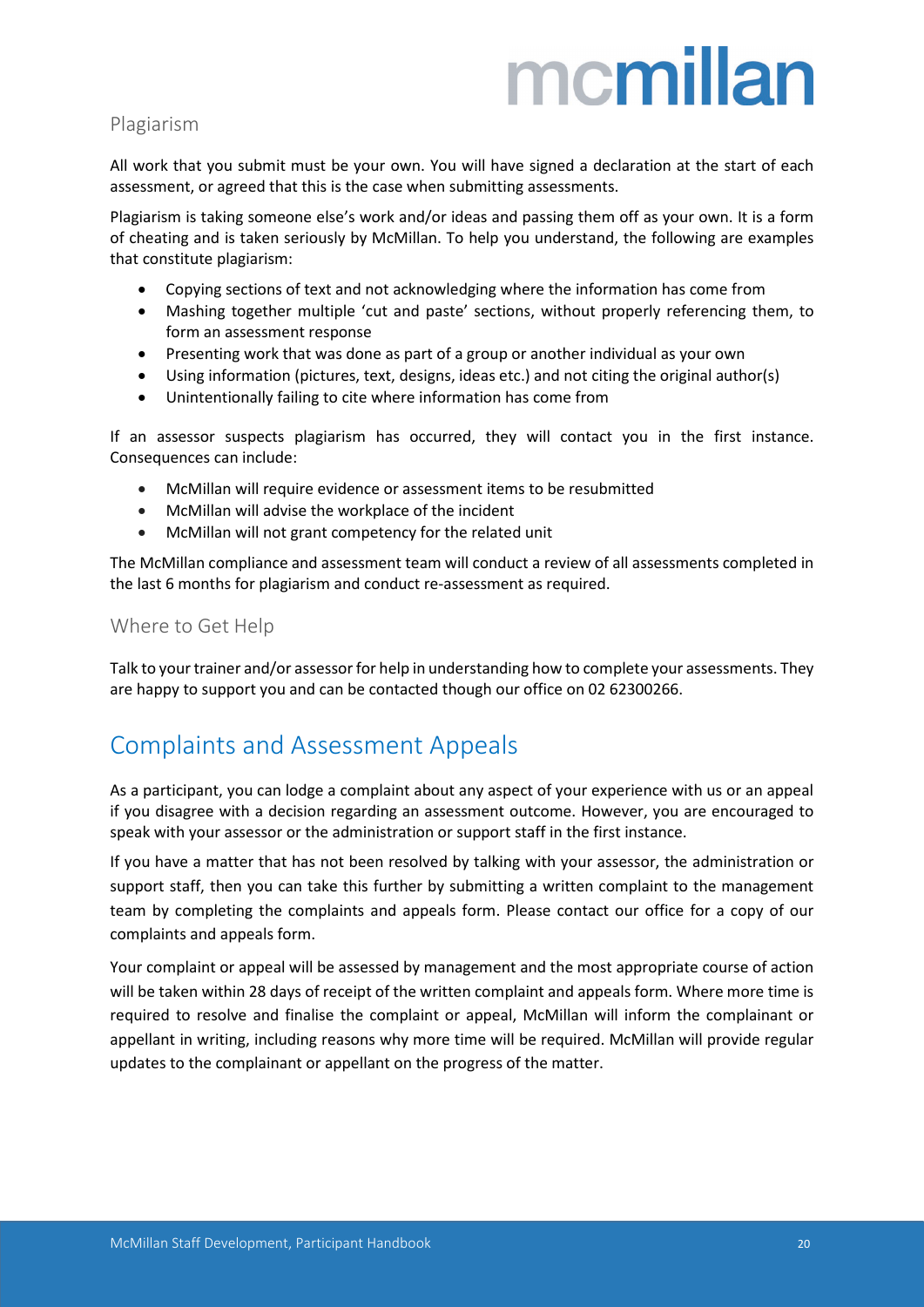### <span id="page-20-0"></span>Participant Conduct

Just as McMillan has a responsibility to meet expectations of participants, legislation, and regulations, participants have obligations they are expected to meet. It is expected that participants will participate with commitment to their studies, regularly submit assessment items, and behave in a manner that does not contravene workplace health and safety or the principle of respect for others.

McMillan views misconduct seriously. We expect that our participants will behave in an honest, respectful manner appropriate for a learning environment, and in a way that will uphold the integrity of the RTO. Consequences of participant misconduct vary up to and including expulsion from the course. Examples of such misconduct include, but are not limited to:

- Academic misconduct including plagiarism and cheating
- Harassment, bullying and/or discrimination
- Falsifying information
- Any behaviour or act that is against the law
- Any behaviour that endangers the health, safety and wellbeing of others
- Intentionally damaging equipment and/or materials belonging to McMillan and/or a partner organisation such as a school or workplace.

Consequences for misconduct will depend on the severity and frequency of the breach and include, but are not limited to:

- Formal reprimand (warning)
- Suspension from the course
- Participant to reimburse the costs incurred by any damage caused
- Cancellation of the course without refund and/or credit
- Matter referred to the police.

Participants found guilty of misconduct have a right to lodge an appeal by following our Complaints and Assessment Appeals process. Please contact our office for a copy of the complaints procedure.

#### <span id="page-20-1"></span>Academic misconduct

Plagiarism and cheating are serious offences. Participants engaging in this behaviour will face disciplinary action.

#### <span id="page-20-2"></span>Workplace Health and Safety

Workplace health and safety legislation applies to everyone. All staff, participants and visitors have a responsibility to ensure the workplace is safe and that their own actions do not put the health and safety of others at risk.

Please report any incident or hazard immediately.

#### <span id="page-20-3"></span>Smoking, Drugs and Alcohol

McMillan is a smoke-free workplace. Smoking is prohibited in all buildings and only permissible at designated locations away from building entrances; there is to be no smoking within four metres of a building entrance.

Any participant under the influence of drugs and/or alcohol is not permitted on McMillan premises, to use McMillan facilities or equipment, or to engage in any McMillan activity.

People taking prescription medication have a duty to ensure their own safety, and that of others, is not affected.